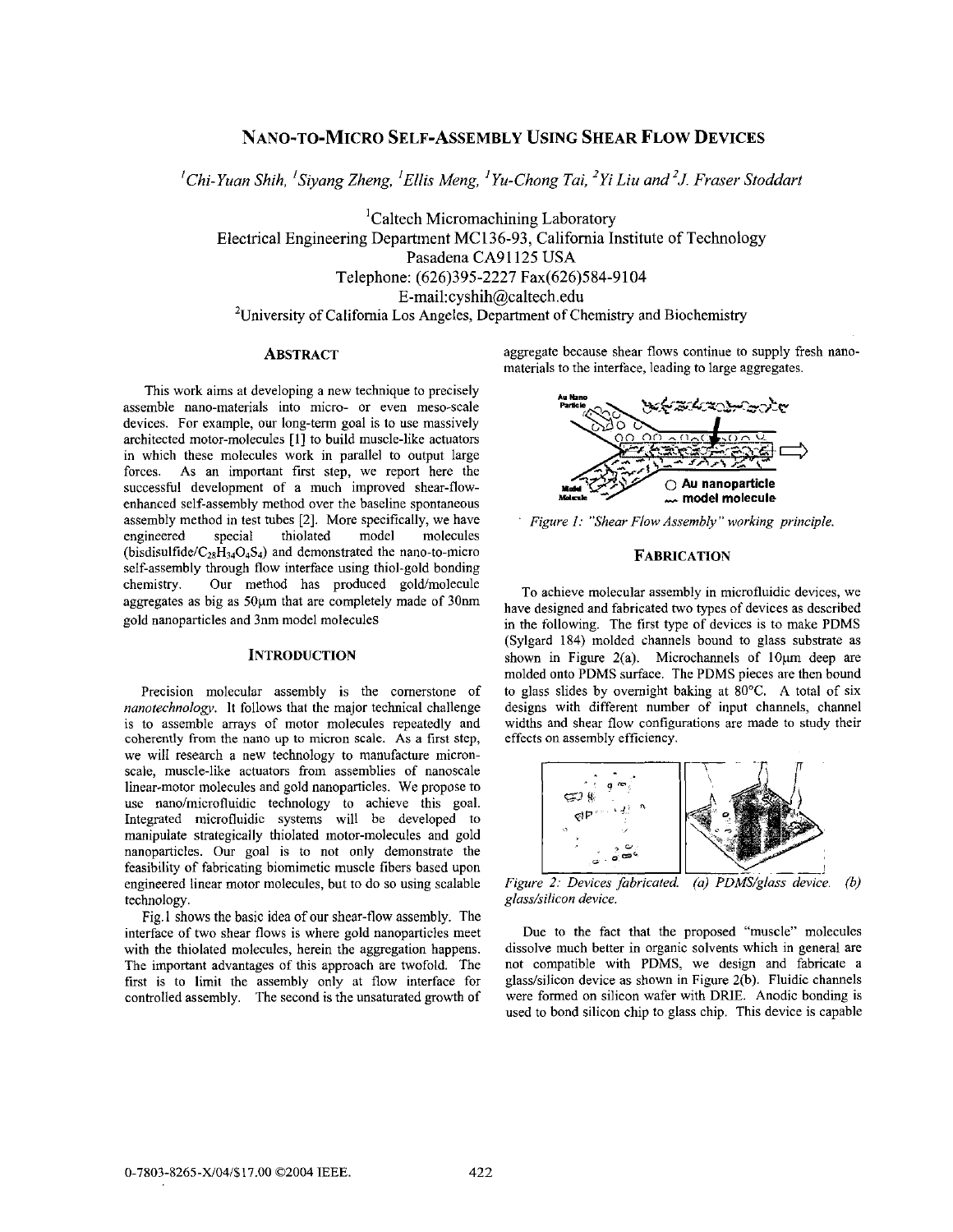of handling any organic solvent including dichlomethane (DCM) and acetone that are not suitable for PDMS material.

# **DEVICE AND REACTION SYSTEM CALIBRATION**

#### **Shear flow device calibration**

Once devices are made, syringe pumps are used for liquid supply with a wide range of flow rate controllability. **As**  shown in Figure 3, the shear-flow width is defined to be the width of the central flow after the multiple inlet junctions (in the case of a three-input channel design). The central flow width calibration is done using fluorescence dye under a fluorescence microscope. Our results show that central flow width as small as 1um or smaller can be achieved, which is perfect for muscle fiber synthesis.



*Figure 3: Shear-flow width calibration.* 

### **Reaction system calibration**

The success of the proposed "muscle" fiber assembly depends on the conjugation reaction between the thiol groups of the "muscle" molecules and gold nanoparticles. To study the conjugation efficiency under various conditions, we have engineered special thiolated "model molecules" (bisdisulfide/ $C_{28}H_{34}O_4S_4$ ) as shown in Figure 4. With model molecules we then study the solvent effects, gold nanoparticle size effects and temperature effects to find the working window for gold-molecule conjugation.

### *Solvent effect*

First, we find that model molecules dissolve poorly in water hut they dissolve much better in DCM (>IOOmM), acetone (about 1mM) and ethanol  $(\langle 100 \mu M \rangle)$ . On the other hand, the colloidal gold nanoparticle solution from British Bio-cell Inc. (BBI) is a water-based system. We therefore need to find a solvent that can dissolve reasonable amount of "muscle" molecules and won't destabilize gold nanoparticles when mixed with gold solution.

**A** screening experiment **is** then carried out to find a suitable solvent system. First we find that we could do solvent exchange for 30nm gold nanoparticles. We centrifuge aqueous nano gold solution and re-suspend gold precipitate in ethanol, **IPA** and acetone. **As** negative controls, we mixed ethanol, **IPA,** acetone and DCM with gold solution based on water,

ethanol, **IPA** and acetone. DCM **is** found to cause agglomeration of gold nanoparticles. **IPA** also destabilizes aqueous gold solution slowly. When model molecules in acetone are mixed with water, crash out of molecules happens as a result of low solubility. Finally, we choose model molecules in ethanol and gold nanoparticle in ethanol as the solvent system. **As** shown in Figure 5(a), upon mixing model molecule solution with gold solution the model molecules can crosslink gold nanoparticles to change solution color from red to purple/black and eventually the aggregate will precipitate [2]. This reaction is not shown in negative controls which do not contain molecules meaning that aggregation of gold **is**  caused by molecule cross-linking of nanoparticles.



*Figure 4: Bisdisulfide model molecule* 



*Figure 5: Molecule/gold-nonoparticle reaction in test tube. (a) molecule/gold reaction in ethanol. 0) Gold nanoparticle size effect.* 

## *Gold nanoparticle size effect*

Gold nanoparticle solutions with particle sizes of 5nm, lOnm and 30nm are used to study the particle size effect on gold-molecule conjugation. Figure *5@)* shows that only **30nm**  gold particle solution provides visible reaction. We believe this gold size effect is related to geometrical shapes of gold nanoparticles. Colloidal gold with a diameter larger than 25nm exhibit geometrical eccentricity [3]. In fact, our TEM pictures (Figure 6) verify that **30nm** gold nanoparticles have crystalline nature. These crystal facets provide larger binding area/energy for molecules to bridge them and result in stable aggregate.



*Figure 6: TEM of 30nm gold nanoparticles.* 

#### *Temperature effect*

Temperature treatment of the molecule-gold aggregate was performed to see if higher temperature can break the thiol-gold bonds. Reaction mixture of aggregates are heated up to 100°C for 2hr. There is no visible change to the aggregate from our experiments meaning that thiol-gold bonds do not break in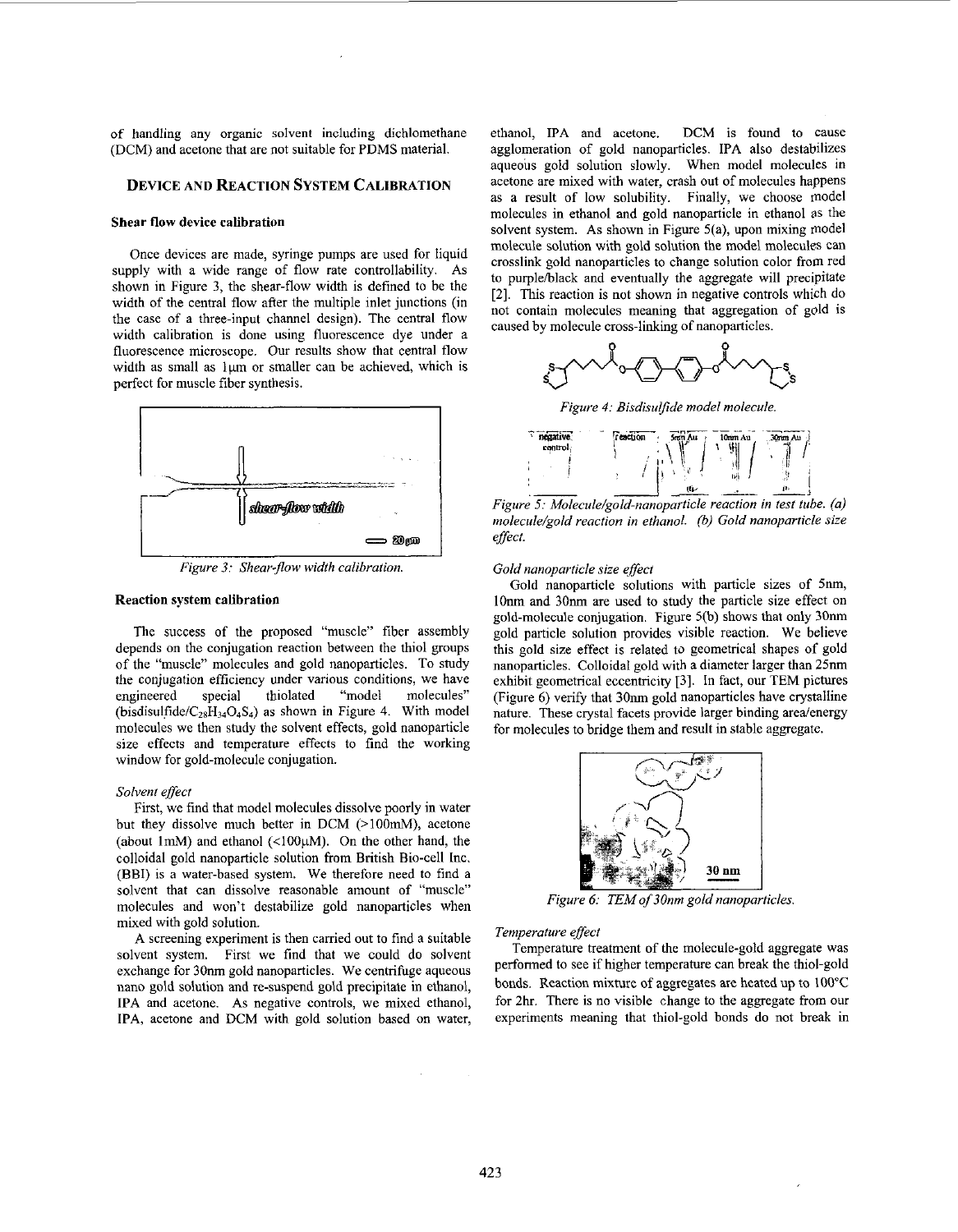general up to 100°C. This is positive in terms of the high stahility of aggregates once formed.

# **RESULTS** AND ANALYSIS

Self-assembly of aggregates made of gold nanoparticles and model molecules are carried out in a 4-channel input shear flow device as shown in Figure **7.** Gold-molecule aggregates form right after shear flows meet. In the downstream, aggregates accumulate and continue to grow in size. TEM of the aggregates (Figure 8) clearly shows 3D cross-linking of the gold nanoparticles.



*(a) Device configuration and experimental setup.* 



*(6) Assembled "band" structure right afrer mixing of gold and molecule flow (left) and assembled structure confined by* ethanol sheath flow in the downstream (right).

*Figure 7: Molecule/gold-nanoparticles assembly in device* 



*Assembled structure in device (right).* 

### Aggregate size distribution

With the formation of aggregates in the downstream of shear flow device, we further examine the size distribution of the aggregate particles. Figure 9(a) shows the distribution of the aggregate sire over time. When the aggregation **is** done in test tuhes we find that the aggregate particle sizes is quite homogeneous and in general smaller than 10um. On the other hand, when fluidic device is used to form the aggregates. significant improvement in terms of forming large size aggregates in a short time is achieved. First, the aggregate size continues to grow with time and up to 50  $\mu$ m size of aggregate

has been found. Secondly, the growth rate in microfluidic device is found to he much faster than in the test tube reaction as shown in Figure 9(h). The results confirm the validity of our proposed shear-flow approach.



*(a) Time evolution ofparticle size distribution in device.* 



*Figure 9: Particle size and growth rate analysis.* 

### Electrical property **of** aggregates

In order to study the electrical properties of as formed goldmolecule aggregates, pieces of aggregates are collected and carefully placed onto an electrode chip in liquid to bridge a pair of electrodes. **A 20** hr air dry followed by a 4 **br** baking at **100** 'C **is** used to remove extra solvent and to form better electrical contact between the assembled material and the gold electrode as shown in Figure IO. **I-V** measurements show the aggregate formed by gold-molecule conjugation has a resistance of 16.1G $\Omega$ , which corresponds to a resistivity of  $\sim$  $10^6$   $\Omega$ -cm based on the estimated size of the aggregate. In our experiments, we also do a control with only pure gold aggregate. Without surprise, pure gold aggregate has a very small resistivity of  $\sim 10^{-5}$  Q-cm because the aggregate is formed by gold-to-gold connection. The fact that goldmolecule aggregate has a resistivity **11** order-of-magnitude higher than the pure gold aggregate suggests that conjugation among gold nanoparticles and molecules **is** achieved in the assembly process. Large resistivity is due to the insulating molecules between gold nanoparticles.